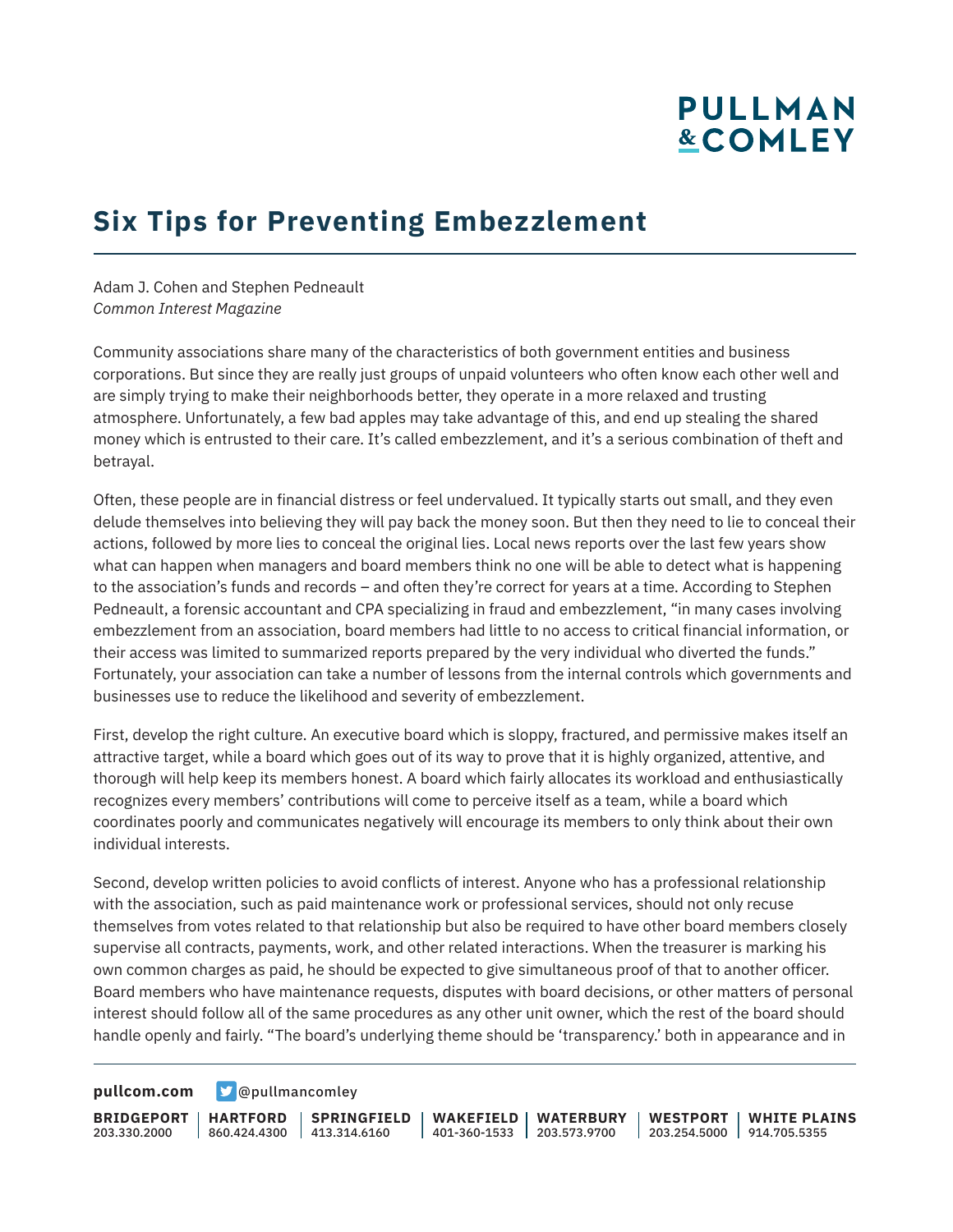# **PULLMAN &COMLEY**

#### Six Tips for Preventing Embezzlement

their actions," explains Pedneault.

Third, insist on divided responsibilities. Different people should write, sign, and reconcile outgoing checks against the invoices and bank statements. Different people should also open, deposit, and log incoming payments. Require two signatures on all association checks and contracts over a certain dollar amount. Everyone with access to the association's bank accounts and petty cash should be forbidden from using them at any time without another person being present or notified, along with documenting it in the books at that time. If your community is professionally managed, make sure your management agreement requires advance board approval of all payments, contracts, and fund transfers over a specific dollar amount. (This provision is specifically mandatory under state law, and yet often omitted). "Segregating responsibilities and implementing checks and balances among Board members, or between the management company and the Board," says Pedneault, "will make it harder for one individual to gain too much control, and thus divert Association funds with little risk of being detected."

Fourth, all financial records should be easily accessible and diligently reviewed. Treasurers and managers should circulate original bank statements to the board, not just summaries, along with a standard set of financial reports generated directly from the accounting system used (rather than Excel-based reports). They should be scrutinized at least monthly by other board members and, ideally, also someone who is not directly involved in the association's day-to-day finances. Independent and objective quarterly examinations and an annual audit by an accountant are also advisable. Ask your bank whether there is an easy way to allow the association's accounts to be viewed online by designated persons without giving all of them the ability to conduct transactions. According to Pedneault, this can be accomplished by having your bank add authorized on-line users with "read only" access to the association's accounts. And of course, always promptly honor unit owners' requests to inspect the books.

Fifth, independently verify all invoices, vendors, reimbursements, and payees. Fictitious companies and employees can be discovered with phone calls and online research, while imaginary transactions buried in "miscellaneous" line items can be detected by insisting on itemization and backup. Pedneault says that among the reports every board should receive monthly is the detailed general ledger report, which identifies every transaction posted to each account during the month. If a check is made payable to one name but endorsed in another, the former might not really exist. Never tolerate checks made payable to "cash." Insist on competitive bidding, references, written change orders, and documentation of cost overruns for every significant repair or capital project. Search for any transaction on a bank statement that is atypical, unexplained, from or to an unknown account or payee, or omitted from an officer's or manager's report.

Finally, always be on the lookout for signs of heightened risk or opportunity for embezzlement. People who have occupied the same position for many years, refuse to delegate or share responsibilities, refuse to give detailed answers or original documents, and are experiencing drug, alcohol, or personal financial problems may be displaying classic red flags – perhaps long before improprieties have begun. Establishing term limits, or at least rotating duties, as well as directly involving multiple people in every financial transaction can help